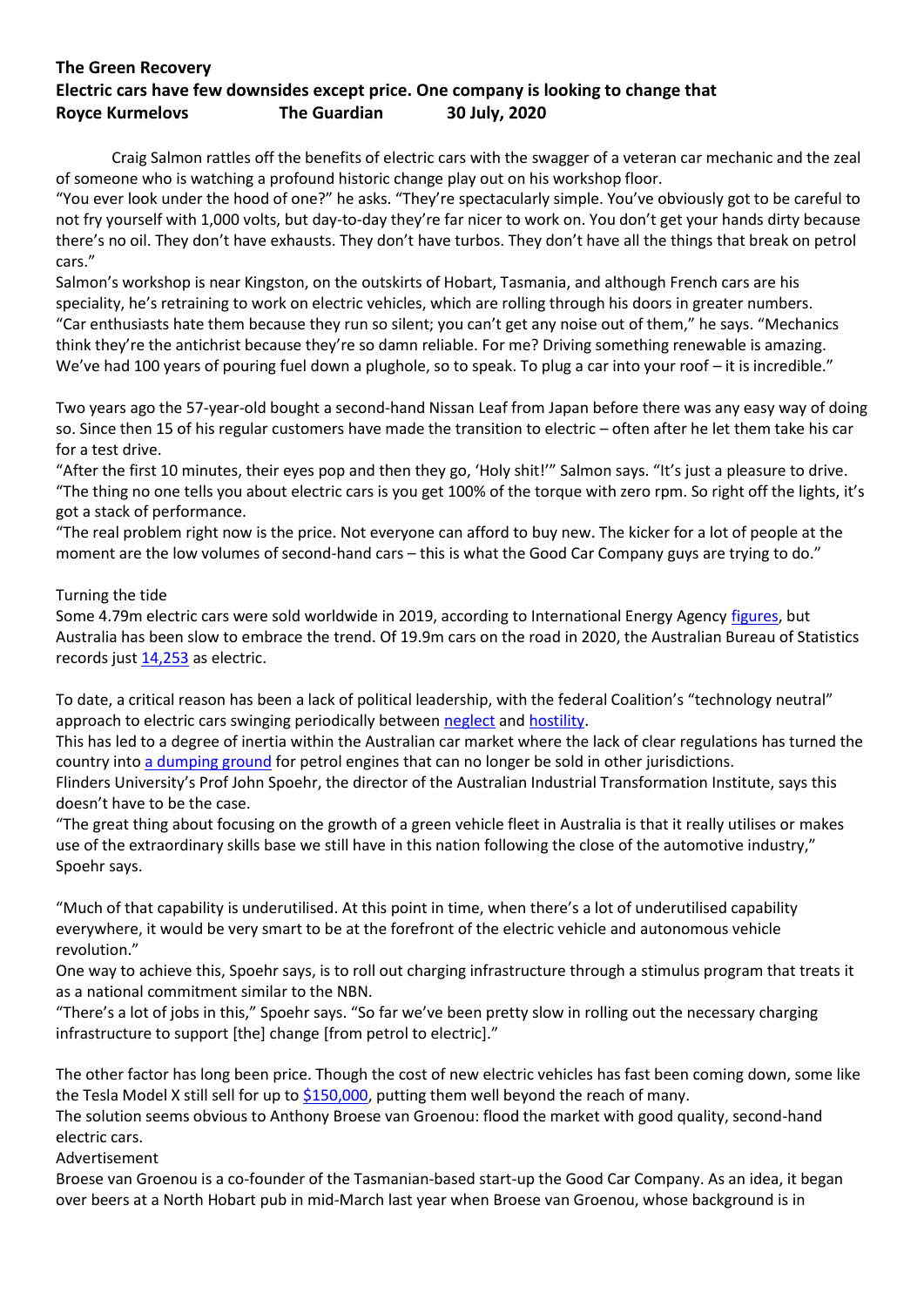community-owned renewable energy, was talking with his co-founders – energy consultant Anton Vikstrom and environmental scientist Sam Whitehead – about how best to make electric cars more accessible.

"Our very first thought was that we should start converting conventional cars into electric vehicles," says Broese van Groenou.

"We had a Toyota Hilux I was going to convert. I got to the point of ripping the motor out, but then saw all the labour involved in it. Then we thought: 'wow, it would be so much easier and cheaper to import a really good car'." Investigating further, the trio took inspiration from New Zealand, where a thriving second-hand car market has brought down prices significantly even if the quality of imported vehicles has sometimes been mixed.

Using this basic model, they began to flesh out a plan to import large numbers of good quality, second-hand electric cars into Australia.

It was an idea that came with an attractive logic: the more cars they brought in, the more pressure big car companies would be under to lower their prices and expand their limited electric range.

At the same time, Australian regulatory authorities and utility companies would be confronted by growing numbers of electric cars on the streets, forcing them to prioritise the rollout of infrastructure needed to support the transition.

Once a critical mass of electric cars is achieved, many other things become possible.

"The wonderful thing about electric cars is that they have the ability to unlock a lot of renewable power generation because they soak up a lot of the excess power generated during the day," Broese van Groenou says. "And the cars not only absorb power, but discharge it into the home. It's only happening in trials in Australia at the moment, but once there are regulations in place, they can support the grid."

As technology develops, this will allow the cars to function like a battery-on-wheels, replacing the need for a separate battery to store energy produced from rooftop solar panels.

And where there are enough electric vehicles in one place, at one time, they could be configured to work like South Australia's [Big Battery,](https://hornsdalepowerreserve.com.au/) soaking up excess power and releasing it back to smooth periods of high demand. There have been multiple predictions about when the number of electric vehicles in Australia will grow to a meaningful level. But Cheryl Loone, the head of electric vehicle strategy development at the state's electricity provider, TasNetworks, says the truth is: no one really knows. "We're currently in a discovery phase," she says. "It's not so much the number of vehicles across the state, it's the concentration of vehicles that matter. From a network perspective that means concentrated community charging."

When governments or companies invest in an entire fleet of electric vehicles, or when a company like the Good Car Company imports a batch into a community, it allows utility companies to get a valuable glimpse into consumer behaviour by learning how and when people charge their cars. This allows them to plan for and respond to demand, Loone says.

## The bulk-buy model

The first challenge for the Good Car Company was getting hold of the cars. After weighing their options, the group began to source vehicles from Japan where the tax system encourages people to replace their cars only a few years after purchase.

Their preferred model during the start-up phase is the Nissan Leaf. The moderately priced, mid-range car comes with batteries that offer ranges of 110km up to 350km – more than enough for most people who travel 80km a day between home and work.

From there they contracted a Japanese firm to trawl auction houses and lists, carefully examine each listing for damage and ensuring the battery has a minimum 80% health. The ones that were in good nick were bought and prepared for transport.

Once they landed, the cars could then be sold to individual clients or groups of clients as part of community-specific "bulk-buy" programs. This is where the Good Car Company partners with a local council or community organisation to buy cars in batches for those who express interest.

Their efforts have so far brought down the cost to \$20,000 for the smallest battery and up to \$50,000 for batteries with maximum range**.**

In June 2019 the group imported their first car. In December that same year, they organised their first bulk buy with 22 participants, and have plans for another in the shire of Hepburn – a 15,000-person community in regional Victoria working to become carbon-neutral by 2030.